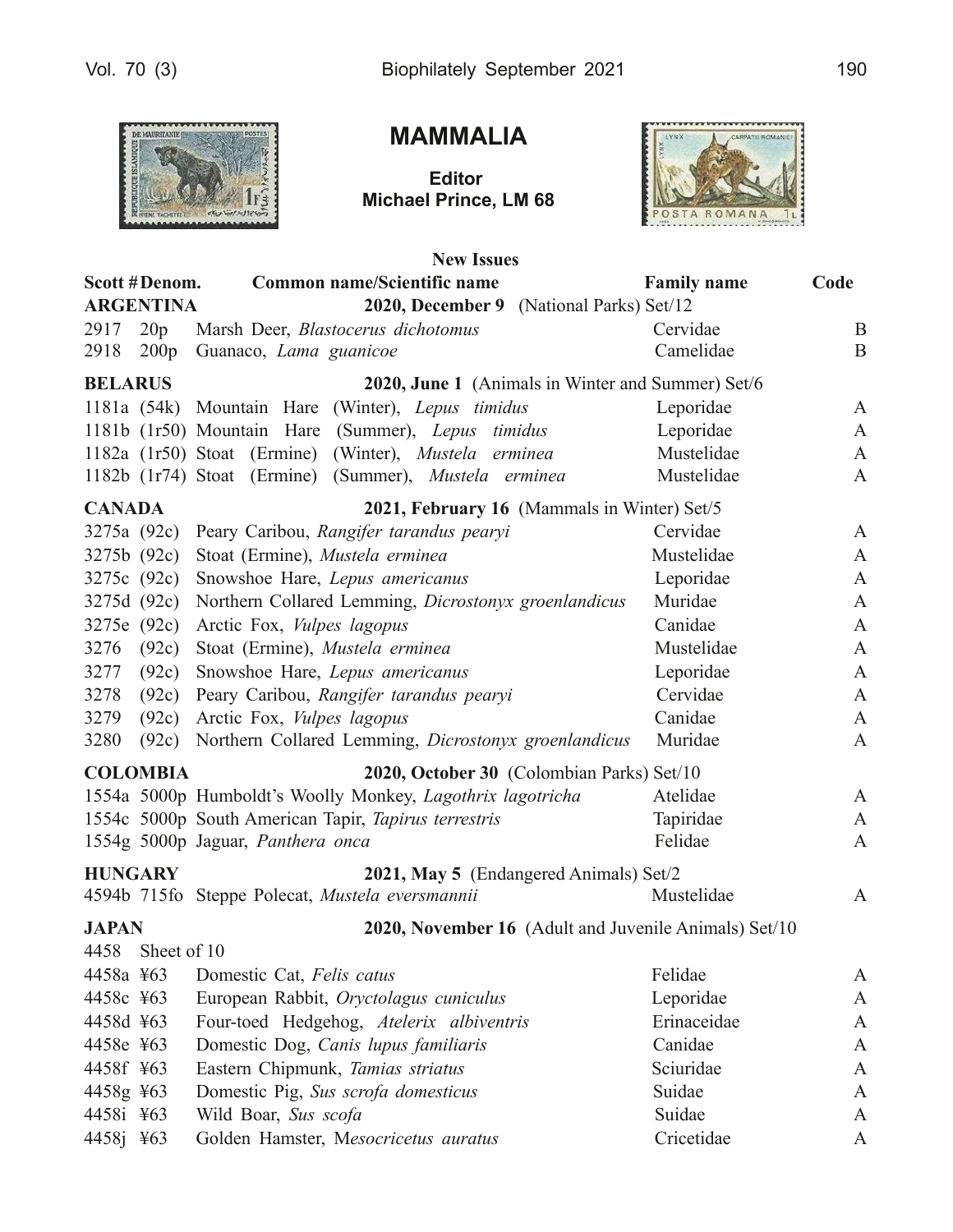#### **JAPAN** (continued)

| 4459a ¥84                               |                    | Asiatic Elephant, Elephas maximus                        | Elephantidae     | A            |  |
|-----------------------------------------|--------------------|----------------------------------------------------------|------------------|--------------|--|
| 4459b ¥84                               |                    | Giant Panda, Ailuropoda melanoleuca                      | Ursidae          | A            |  |
| 4459c ¥84                               |                    | Koala, Phascolarctos cinereus                            | Phascolarctidae  | $\mathbf{A}$ |  |
| 4459d ¥84                               |                    | Polar Bear, Ursus maritimus                              | Ursidae          | A            |  |
| 4459f ¥84                               |                    | Plains Zebra, Equus quagga                               | Equidae          | $\mathbf{A}$ |  |
| 4459h ¥84                               |                    | Red Kangaroo, Macropus rufus                             | Macropodidae     | A            |  |
| 4459i ¥84                               |                    | Sika Deer, Cervus nippon                                 | Cervidae         | $\mathbf{A}$ |  |
| 4459j ¥84                               |                    | Japanese Macaque, Macaca fuscata                         | Cercopithecidae  | A            |  |
|                                         |                    | <b>2020, November 20</b> (Snow and Animals) Set/10       |                  |              |  |
| 4491                                    | Sheet of 10        |                                                          |                  |              |  |
| 4461d ¥84                               |                    | Red fox, <i>Canis lupus</i>                              | Canidae          | A            |  |
| 4461e ¥84                               |                    | Sika Deer, Cervus nippon                                 | Cervidae         | $\mathbf{A}$ |  |
| 4461g ¥84                               |                    | Japanese Hare, Lepus brachyurus                          | Leporidae        | $\mathbf{A}$ |  |
| 4461h ¥84                               |                    | Eurasian Red Squirrel, Sciurus vulgaris                  | Sciuridae        | $\mathbf{A}$ |  |
|                                         | <b>SOUTH KOREA</b> | 2020, December 15 (Bears, joint issue with Russia) Set/2 |                  |              |  |
|                                         |                    | 2583a 380w Ussuri Black Bear, Ursus thibetanus ussuricus | Ursidae          | $\mathbf{A}$ |  |
|                                         |                    | 2583b 380w Eurasian Brown Bear, Ursus arctos arctos      | Ursidae          | $\mathbf{A}$ |  |
|                                         |                    | <b>MALDIVE ISLANDS</b><br>2017, September 12 (Fishing)   | SS/1             |              |  |
| 3977                                    | 70r                | Brown Bear, Ursus arctos                                 | Ursidae          | A SS         |  |
|                                         |                    | <b>2017, September 12</b> (Bats) Set/4, SS/1             |                  |              |  |
| 3986a 22r                               |                    | Western Barbastelle, Barbastella barbastellus            | Vespertilionidae | A MS         |  |
| 3986b 22r                               |                    | Soprano Pipistrelle, Pipistrellus pgymaeus               | Vespertilionidae | A MS         |  |
| 3986c 22r                               |                    | Brown Big-eared Bat, Plecotus auritus                    | Vespertilionidae | A MS         |  |
| 3986d 22r                               |                    | Golden-capped Fruit Bat, Acerodon jubatus                | Pteropodidae     | A MS         |  |
| 3995                                    | 70r                | Soprano Pipistrelle, Pipistrellus pygmaeus               | Vespertilionidae | A SS         |  |
| 2017, September 26 (Pandas) Set/4, SS/1 |                    |                                                          |                  |              |  |
| 3998a 20r                               |                    | Red Panda, Ailurus fulgens                               | Ailuridae        | A MS         |  |
| 3998b 20r                               |                    | Giant Panda, Ailuropoda melanoleuca                      | Ursidae          | A MS         |  |
| 3998c 20r                               |                    | Same species                                             | Ursidae          | A MS         |  |
| 3998d 20r                               |                    | Red Panda, Ailurus fulgens                               | Ailuridae        | A MS         |  |
| 4007                                    | 60r                | Giant Panda, Ailuropoda melanoleuca                      | Ursidae          | A SS         |  |
|                                         |                    | 2017, September 26 (Dolphins)Set/4, SS/1                 |                  |              |  |
| 3999a 20r                               |                    | Atlantic Spotted Dolphin, Stenella frontalis             | Delphinidae      | A MS         |  |
| 3999b 20r                               |                    | Commerson's Dolphin, Cephalorhynchus commersonii         | Delphinidae      | A MS         |  |
| 3999c 20r                               |                    | Hector's Dolphin, Cephalorynchus hectori                 | Delphinidae      | A MS         |  |
| 3999d 20r                               |                    | Atlantic Humpbacked Dolphin, Sousa teuszii               | Delphinidae      | A MS         |  |
| 4008                                    | 60r                | Short-beaked Common Dolphin, Delphinus delphis           | Delphinidae      | A SS         |  |
|                                         |                    | 2018, March 15 (Tigers) Set/4, SS/1                      |                  |              |  |
| 4051a 20r                               |                    | Bengal Tiger, Panthera tigris tigris                     | Felidae          | A MS         |  |
| 4051b 20r                               |                    | Sumatran Tiger, Panthera tigris sumatrae                 | Felidae          | A MS         |  |
| 4051c 20r                               |                    | Amur Tiger, Panthera tigris altaica                      | Felidae          | A MS         |  |
| 4051d 20r                               |                    | Same species                                             | Felidae          | A MS         |  |
| 4066                                    | 60r                | Malayan Tiger, Panthera tigris jacksoni                  | Felidae          | A SS         |  |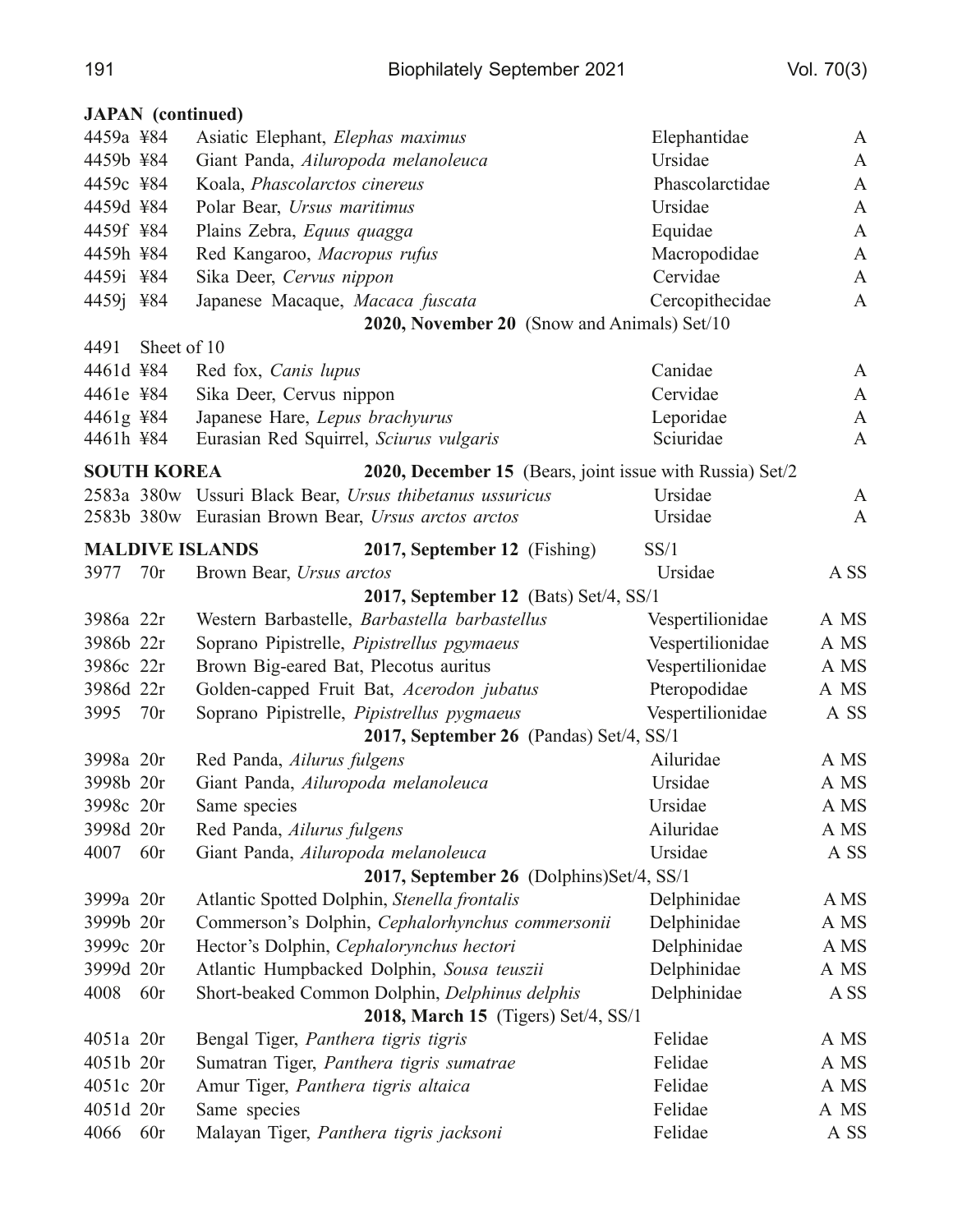| Vol. 70 (3)                        |                                                            | <b>Biophilately September 2021</b>                                             |                 | 192          |  |  |
|------------------------------------|------------------------------------------------------------|--------------------------------------------------------------------------------|-----------------|--------------|--|--|
| <b>MALDIVE ISLANDS (continued)</b> |                                                            |                                                                                |                 |              |  |  |
|                                    |                                                            | 2018, May 10 (Polar Bears) Set/4, SS/1                                         |                 |              |  |  |
| 4076a 20r                          |                                                            | Polar Bear, Ursus maritimus                                                    | Ursidae         | A MS         |  |  |
| 4076b 20r                          |                                                            | Same species                                                                   | Ursidae         | A MS         |  |  |
| 4076c 20r                          |                                                            | Same species                                                                   | Ursidae         | A MS         |  |  |
| 4076d 20r                          |                                                            | Same species                                                                   | Ursidae         | A MS         |  |  |
| 4091                               | 60r                                                        | Same species                                                                   | Ursidae         | A SS         |  |  |
| <b>RUSSIA</b>                      |                                                            | <b>2020, December 15</b> (Bears joint issue with S. Korea) Set/2               |                 |              |  |  |
| 8223a 24r                          |                                                            | Ussuri Black Bear, Ursus thibetanus ussuricus                                  | Ursidae         | A MS         |  |  |
| 8223b 24r                          |                                                            | Eurasian Brown Bear, Ursus arctos arctos                                       | Ursidae         | A MS         |  |  |
|                                    |                                                            | 2021, January 20 (Leopard)                                                     |                 |              |  |  |
| 8224                               | 52r                                                        | Persian Leopard, Panthera pardus ciscaucasica                                  | Felidae         | A MS         |  |  |
|                                    |                                                            | <b>ST. THOMAS &amp; PRINCE ISLANDS</b><br>2017, May 8 (Animals and WWF Stamps) |                 |              |  |  |
| 3301                               | 31,000d                                                    | Bornean Orangutan, Pongo pygmaeus                                              | Hominidae       | $\mathbf{A}$ |  |  |
| 3302                               | 31,000d                                                    | Giant Panda, Ailuropoda melanoleuca                                            | Ursidae         | $\mathbf{A}$ |  |  |
| 3303                               | 31,000d                                                    | Black Rhinoceros, Diceros bicornis                                             | Rhinocerotidae  | $\mathbf{A}$ |  |  |
| 3304                               | 124,000d                                                   | Turtle species on stamp                                                        |                 |              |  |  |
|                                    |                                                            | In margin: Red-shanked Douc Langur, Pygathrix nemaeus                          | Cercopithecidae | A            |  |  |
|                                    |                                                            | 2017, July 20 (Polar Bears) Set/4, SS/1                                        |                 |              |  |  |
| 3370                               | 31,000d                                                    | Polar Bear, Ursus maritimus                                                    | Ursidae         | A MS         |  |  |
| 3371                               | 31,000d                                                    | Same species                                                                   | Ursidae         | A MS         |  |  |
| 3372                               | 31,000d                                                    | Same species                                                                   | Ursidae         | A MS         |  |  |
| 3373                               | 31,000d                                                    | Same species                                                                   | Ursidae         | A MS         |  |  |
| 3374                               | 124,000d                                                   | Same species                                                                   | Ursidae         | A SS         |  |  |
|                                    |                                                            | 2017, July 20 (Lions) Set/4, SS/1                                              |                 |              |  |  |
|                                    | 3378a 31,000d                                              | Barbary Lion, Panthera leo leo                                                 | Felidae         | A MS         |  |  |
|                                    | 3378b 31,000d                                              | Same species                                                                   | Felidae         | A MS         |  |  |
|                                    | 3378c 31,000d                                              | Same species                                                                   | Felidae         | A MS         |  |  |
|                                    | 3378d 31,000d                                              | Same species                                                                   | Felidae         | A MS         |  |  |
| 3396                               | 124,000d                                                   | Barbary Lion, Panthera leo leo                                                 | Felidae         | A SS         |  |  |
|                                    | <b>Bovidae</b><br>African Buffalo, Syncerus caffer<br>A SS |                                                                                |                 |              |  |  |
|                                    |                                                            | 2017, July 20 (Tigers) Set/4, SS/1                                             |                 |              |  |  |
| 379a                               | 31,000d                                                    | Malayan Tiger, Panthera tigris jacksoni                                        | Felidae         | A MS         |  |  |
|                                    | 3379b 31,000d                                              | Sumatran Tiger, Panthera tigris sumatrae                                       | Felidae         | A MS         |  |  |
|                                    | 3379c 31,000d                                              | South China Tiger, Panthera tigris amoyensis                                   | Felidae         | A MS         |  |  |
|                                    | 3379d 31,000d                                              | Bengal Tiger, Panthera tigris tigris                                           | Felidae         | A MS         |  |  |
| 3397                               | 124,000d                                                   | IndoChinese Tiger, Panthera tigris corbetti                                    | Felidae         | A SS         |  |  |
|                                    |                                                            | 2017, July 20 (Elephants) Set/4, SS/1                                          |                 |              |  |  |
|                                    | 3382a 31,000d                                              | Asiatic Elephant, Elephas maximus                                              | Elephantidae    | A MS         |  |  |
|                                    | 3382b 31,000d                                              | Indian Elephant, Elephas maximus indicus                                       | Elephantidae    | A MS         |  |  |
|                                    | 3382c 31,000d                                              | African Elephant, Loxodonta africana                                           | Elephantidae    | A MS         |  |  |
|                                    | 3382d 31,000d                                              | Sumatran Elephant, Elephas maximus sumatranus                                  | Elephantidae    | A MS         |  |  |
| 3400                               | 124,000d                                                   | Sri Lankan Elephant, Elephas maximus maximus                                   | Elephantidae    | A SS         |  |  |
| 2017, July 20 (Whales) Set/4, SS/1 |                                                            |                                                                                |                 |              |  |  |
|                                    | 3383a 31,000d                                              | Humpback Whale, Megaptera novaeangliae                                         | Balaenopteridae | A MS         |  |  |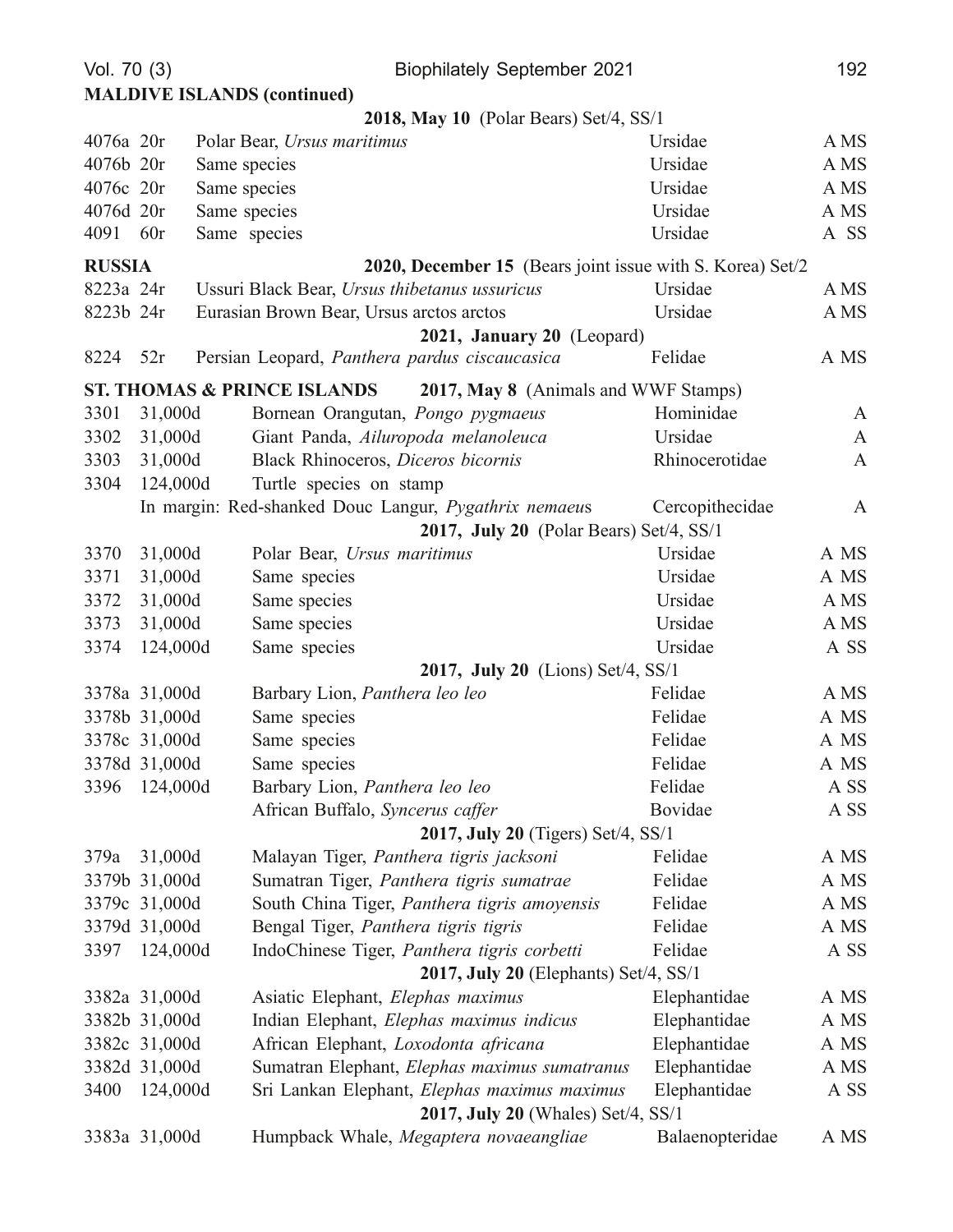| 193                           |                     | <b>Biophilately September 2021</b>                           |                 | Vol. $70(3)$ |  |
|-------------------------------|---------------------|--------------------------------------------------------------|-----------------|--------------|--|
|                               |                     | <b>ST. THOMAS &amp; PRINCE (continued)</b>                   |                 |              |  |
|                               | 3383b 31,000d       | Sperm Whale, Physeter macrocephalus                          | Physeteridae    | A MS         |  |
|                               | 3383c 31,000d       | Orca (Killer Whale), Orcinus orca                            | Delphinidae     | A MS         |  |
|                               | 3383d 31,000d       | Blue Whale, Balaenoptera musculus                            | Balaenopteridae | A MS         |  |
| 3401                          | 124,000d            | Sperm Whale, Physeter macrocephalus                          | Physeteridae    | A SS         |  |
|                               | <b>SIERRA LEONE</b> | 2018, May 30 (Indian Railways 165th Anniversary) Set/4, SS/1 |                 |              |  |
|                               | 4786a 9800le        | Rhesus Monkey, Macaca mulatta                                | Cercopithecidae | A MS         |  |
|                               | 4786b 9800le        | Tiger, Panthera tigris                                       | Felidae         | A MS         |  |
|                               | 4786d 9800le        | Gangatiri Cow, Bos tauras indicus                            | Bovidae         | A MS         |  |
| 4804                          | 40,000le            | Indian Elephant, Elephas maximus indicus                     | Elephantidae    | A MS         |  |
|                               |                     | 2018, May 30 (Cats) Set/4, SS/1                              |                 |              |  |
|                               | 4798a 9800le        | African Leopard, Panthera pardus pardus                      | Felidae         | A MS         |  |
|                               | 4798b 9800le        | Lion, Panthera leo                                           | Felidae         | A MS         |  |
|                               | 4798c 9800le        | Cheetah, Acinonyx jubatus                                    | Felidae         | A MS         |  |
|                               | 4798d 9800le        | African Leopard, Panthera pardus pardus                      | Felidae         | A MS         |  |
| 4816                          | 40,000le            | Lion, Panthera leo                                           | Felidae         | A MS         |  |
|                               |                     | In margin: Leopard, Panthera pardus                          | Felidae         | A SS Z       |  |
|                               |                     | Lion, Panthera leo                                           | Felidae         | A SS Z       |  |
|                               |                     | African Buffalo, Syncerus caffer                             | Bovidae         | A SS Z       |  |
|                               |                     | 2018, June 29 (Monkeys)                                      |                 |              |  |
|                               | 4835a 9800le        | Mandrill, Mandrillus sphinx                                  | Cercopithecidae | A MS         |  |
|                               | 4835b 9800le        | Dusky Leaf Monkey, Trachypithecus obscurus                   | Cercopithecidae | A MS         |  |
|                               | 4835c 9800le        | Red-shanked Douc Langur, Pygathrix nemaeus                   | Cercopithecidae | A MS         |  |
|                               | 4835d 9800le        | East Javan Langur, Trachypithecus auratus                    | Cercopithecidae | A MS         |  |
| 4855                          | 40,000le            | Emperor Tamarin, Saguinus imperator                          | Cebidae         | A SS         |  |
|                               |                     | In margin: Golden Leaf Monkey, Trachypithecus geei           | Cercopithecidae | A SS Z       |  |
|                               |                     | Golden Snub-nosed Monkey, Rhinopithecus roxellana            | Cercopithecidae | A SS Z       |  |
|                               |                     | <b>2018, June 29 (Lions)</b>                                 |                 |              |  |
|                               | 4836a 9800le        | Lion, Panthera leo                                           | Felidae         | A MS         |  |
|                               | 4836b 9800le        | Same species                                                 | Felidae         | A MS         |  |
|                               | 4836c 9800le        | Same species                                                 | Felidae         | A MS         |  |
|                               | 4836d 9800le        | Same species                                                 | Felidae         | A MS         |  |
| 4856                          | 40,000le            | Lion Panthera leo                                            | Felidae         | A SS         |  |
|                               |                     | 2018, July 27 (Elephants) Ser/4, SS/1                        |                 |              |  |
|                               | 4885a 9800le        | African Bush Elephant, Loxodonta africana                    | Elephantidae    | A MS         |  |
|                               | 4885b 9800le        | Asiatic Elephant, Elephas maximus                            | Elephantidae    | A MS         |  |
|                               | 4885c 9800le        | Indian Elephant, Elephas maximus indicus                     | Elephantidae    | A MS         |  |
|                               | 4885d 9800le        | Sri Lankan Elephant, Elephas maximus maximus                 | Elephantidae    | A MS         |  |
| 4905                          | 40,000le            | African Forest Elephant, Loxodonta cyclotis                  | Elephantidae    | A SS         |  |
| <b>2018, August 30 (Cats)</b> |                     |                                                              |                 |              |  |
|                               | 4909a 9800le        | Snow Leopard, Panthera uncia                                 | Felidae         | A MS         |  |
|                               | 4909b 9800le        | Same species                                                 | Felidae         | A MS         |  |
|                               | 4909c 9800le        | Same species                                                 | Felidae         | A MS         |  |
|                               | 4909d 9800le        | Same species                                                 | Felidae         | A MS         |  |
| 4927                          | 40,000le            | Snow Leopard, Panthera uncia                                 | Felidae         | A SS         |  |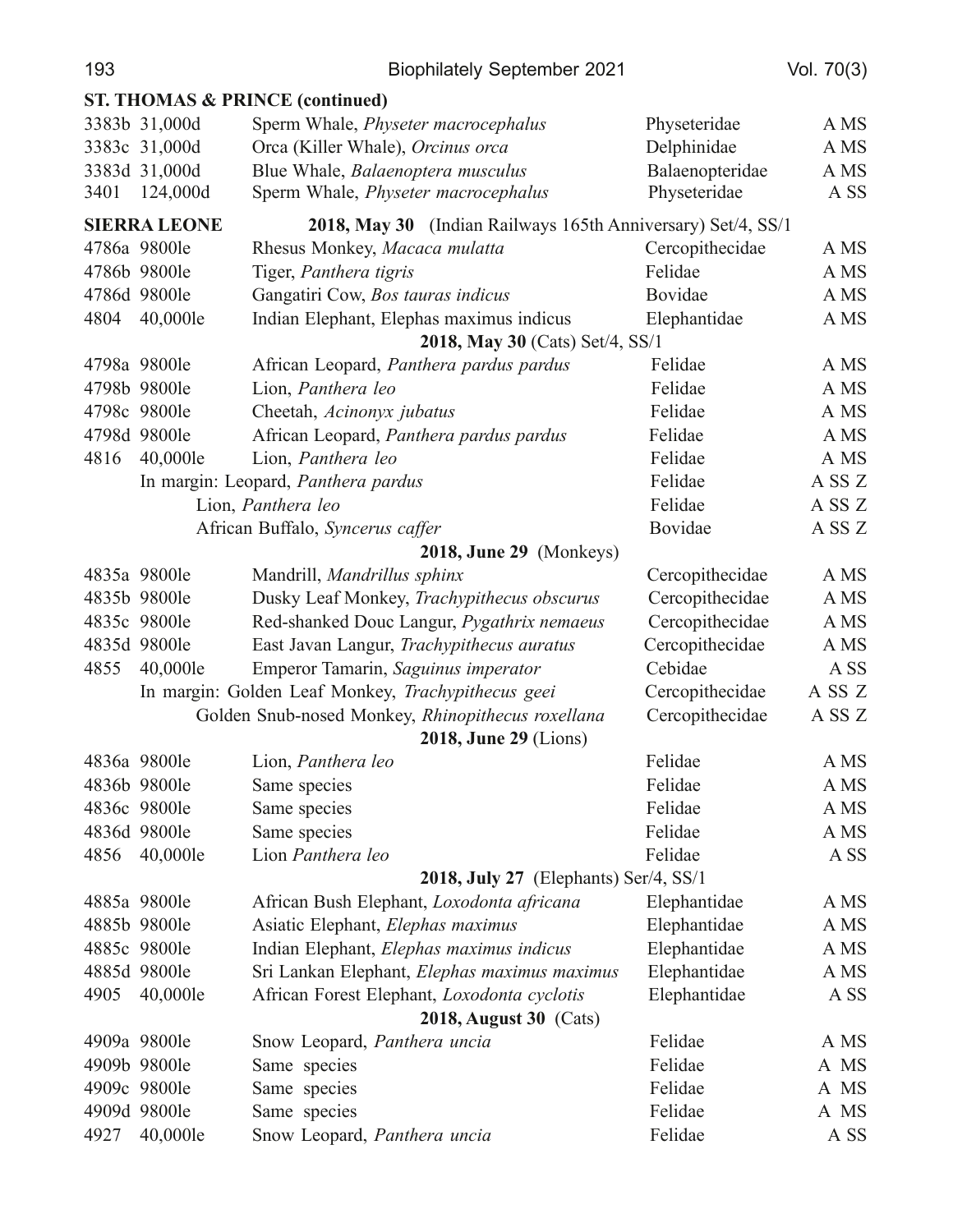## **SIERRA LEONE** (continued)

|                                                                |                                     | In margin: Snow Leopard, Panthera uncia                           | Felidae          | A SS Z       |  |  |
|----------------------------------------------------------------|-------------------------------------|-------------------------------------------------------------------|------------------|--------------|--|--|
|                                                                |                                     | 2018, August 30 (Dolphins) Set/4, SS/1                            |                  |              |  |  |
|                                                                | 4910a 9800le                        | Amazon River Dolphin, Inia geoffrensis                            | Iniidae          | A MS         |  |  |
|                                                                | 4910b 9800le                        | Common Bottlenose Dolphin, Tursiops truncatus                     | Delphinidae      | A MS         |  |  |
|                                                                | 4910c 9800le                        | Atlantic Spotted Dolphin, Stenella frontalis                      | Delphinidae      | A MS         |  |  |
|                                                                | 4910d 9800le                        | Risso's Dolphin, Grampus griseus                                  | Delphinidae      | A MS         |  |  |
| 4928                                                           | 40,000le                            | Commerson's Dolphin, Cephalorhynchus commersonii                  | Delphinidae      | A SS         |  |  |
|                                                                |                                     | In margin: Striped Dolphin, Stenella coeruleoalba                 | Delphinidae      | A SS Z       |  |  |
|                                                                |                                     | 2018, September 28 (Giraffes) Set/6, SS/1                         |                  |              |  |  |
|                                                                | 4950a 9800le                        | South African Giraffe, Giraffa camelopardalis giraffe Giraffidae  |                  | A MS         |  |  |
|                                                                | 4950b 9800le                        | Masai Giraffe, Giraffa camelopardalis tippelskirchii Giraffidae   |                  | A MS         |  |  |
|                                                                | 4950c 9800le                        | Reticulated Giraffe, Giraffa camelopardalis reticulata Giraffidae |                  | A MS         |  |  |
|                                                                | 4950d 9800le                        | Rhodesian Giraffe, Giraffa camelopardalis thornicrofti Giraffidae |                  | A MS         |  |  |
|                                                                | 4950e 9800le                        | Kordofan Giraffe, Giraffa camelopardalis antiquorum Giraffidae    |                  | A MS         |  |  |
|                                                                | 4950f 9800le                        | Angolan Giraffe, Giraffa camelopardalis angolensis Giraffidae     |                  | A MS         |  |  |
| 4968                                                           | 40,000le                            | Northern Giraffe, Giraffa camelopardalis                          | Giraffidae       | A SS         |  |  |
|                                                                |                                     | 2018, September 28 (Global Warming) Set/6, SS/1                   |                  |              |  |  |
|                                                                | 4954a 9800le                        | Polar Bear, Ursus maritimus                                       | Ursidae          | A MS         |  |  |
|                                                                | 4954b 9800le                        | Atlantic Walrus, Odobenus rosmarus                                | Odobenidae       | A MS         |  |  |
|                                                                | 4954c 9800le                        | American Pika, Ochotona princeps                                  | Ochotonidae      | A MS         |  |  |
|                                                                | 4954d 9800le                        | Bornean Orangutan, Pongo pygmaeus                                 | Hominidae        | A MS         |  |  |
|                                                                | 4954f 9800le                        | Arctic Fox, <i>Vulpes lagopus</i>                                 | Canidae          | A MS         |  |  |
| 4972                                                           | 40,000le                            | Polar Bear, Ursus maritimus                                       | Ursidae          | A SS         |  |  |
| 2018, September 28 (Dusit Zoo, Bangkok 80th Anniversary) Set/3 |                                     |                                                                   |                  |              |  |  |
|                                                                | 4985a 9800le                        | Bengal Tiger, Panthera tigris tigris                              | Felidae          | A MS         |  |  |
|                                                                | 4985b 9800le                        | Red Muntjac, Muntiacus muntjak                                    | Cervidae         | A MS         |  |  |
|                                                                | 4985c 9800le                        | Malayan Tapir, Tapirus indicus                                    | Tapiridae        | A MS         |  |  |
|                                                                | 2018, October 30 (Bats) Set/4, SS/1 |                                                                   |                  |              |  |  |
|                                                                | 5005a 9800le                        | <b>NEW</b><br>Painted Bat, Kerivoula picta                        | Vespertilionidae | A MS         |  |  |
|                                                                | 5005b 9800le                        | Grey Big-eared Bat, Plecotus austriacus                           | Vespertilionidae | A MS         |  |  |
|                                                                | 5005c 9800le                        | Little Red Flying Fox, Pteropus scapulatus                        | Pteropodidae     | A MS         |  |  |
|                                                                | 5005d 9800le                        | Egyptian Rousette, Rousettus aegyptiacus                          | Pteropodidae     | A MS         |  |  |
| 5024                                                           | 40,000le                            | Little Brown Bat, Myotis lucifugus                                | Vespertilionidae | A SS         |  |  |
|                                                                | In margin:                          | Grey Big-eared Bat, Plecotus austriacus                           | Vespertilionidae | A SS Z       |  |  |
|                                                                |                                     | 2018, November 15 (Definitives type of 2016) Set/17               |                  |              |  |  |
| 5032                                                           | 1000le                              | Lion, Panthera leo                                                | Felidae          | A            |  |  |
| 5033                                                           | 2000le                              | Same species                                                      | Felidae          | $\mathbf{A}$ |  |  |
| 5034                                                           | 5000le                              | Same species                                                      | Felidae          | A            |  |  |
| 2018, November 30 (Hippos) Set/4, SS/1                         |                                     |                                                                   |                  |              |  |  |
|                                                                | 5046a 9800le                        | Hippopotamus, Hippopotamus amphibius                              | Hippopotamidae   | A MS         |  |  |
|                                                                | 5046b 9800le                        | Same species                                                      | Hippopotamidae   | A MS         |  |  |
|                                                                | 5046c 9800le                        | Same species                                                      | Hippopotamidae   | A MS         |  |  |
|                                                                | 5046d 9800le                        | Same species                                                      | Hippopotamidae   | A MS         |  |  |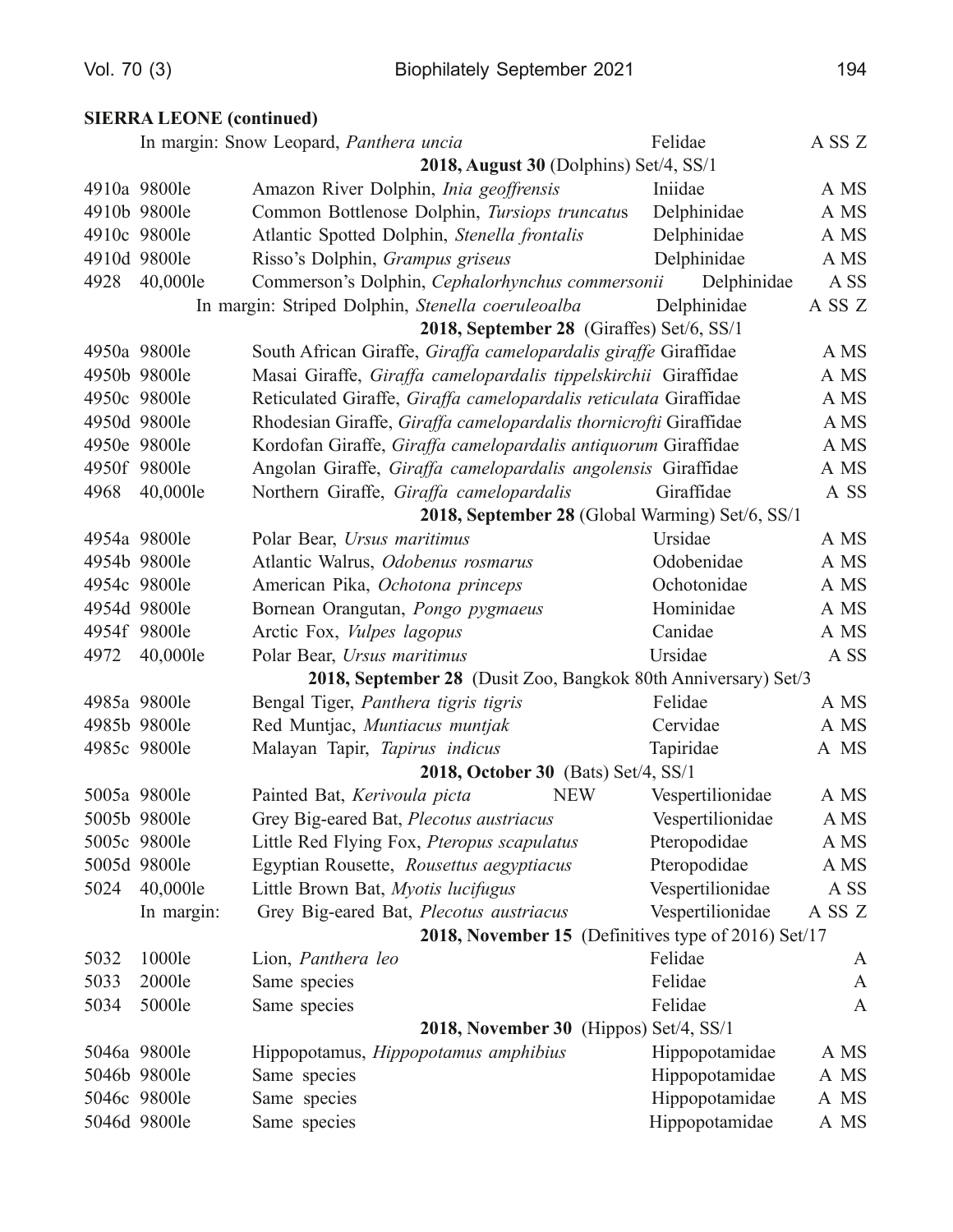#### **SIERRA LEONE** (continued)

| 5066            | 40,000le         | Hippopotamus, <i>Hippopotamus amphibius</i>                                       | Hippopotamidae | A SS             |
|-----------------|------------------|-----------------------------------------------------------------------------------|----------------|------------------|
|                 |                  | In margin: Hippopotamus, Hippopotamus amphibius                                   | Hippopotamidae | A SSZ            |
|                 |                  | 2018, November 30 (Rhinos) Set/4, SS/1                                            |                |                  |
|                 | 5047a 9800le     | Black Rhinoceros, Diceros bicornis                                                | Rhinocerotidae | A MS             |
|                 | 5047b 9800le     | White Rhinoceros, Ceratotherium simum                                             | Rhinocerotidae | A MS             |
|                 | 5047c 9800le     | Sumatran Rhinoceros, Dicerorhinus sumatrensis                                     | Rhinocerotidae | A MS             |
|                 | 5047d 9800le     | Javan Rhinoceros, Rhinoceros sondaicus                                            | Rhinocerotidae | A MS             |
| 5067            | 40,000le         | Indian Rhinoceros, Rhinoceros unicornis                                           | Rhinocerotidae | A SS             |
|                 |                  | In margin: White Rhinoceros, Ceratotherium simum                                  | Rhinocerotidae | ASS <sub>Z</sub> |
|                 |                  | 2018, December 28 (Killer Whales) Set/4, SS/1                                     |                |                  |
|                 | 5093a 9800le     | Orca (Killer Whale), Orcinus orca                                                 | Delphinidae    | A MS             |
|                 | 5093b 9800le     | Same species                                                                      | Delphinidae    | A MS             |
|                 | 5093c 9800le     | Same species                                                                      | Delphinidae    | A MS             |
|                 | 5093d 9800le     | Same species                                                                      | Delphinidae    | A MS             |
| 5111            | 40,000le         | Orca (Killer Whale), Orcinus orca                                                 | Delphinidae    | A SS             |
|                 |                  | In margin: Orca (Killer Whale), Orcinus orca                                      | Delphinidae    | ASS <sub>Z</sub> |
|                 |                  | 2018, December 28 (Dolphins) Set/4, SS/1                                          |                |                  |
|                 | 5094a 9800le     | Short-beaked Common Dolphin, Delphinus delphis Delphinidae                        |                | A MS             |
|                 | 5094b 9800le     | Common Bottlenose Dolphin, Tursiops truncatus                                     | Delphinidae    | A MS             |
|                 | 5094c 9800le     | Common Bottlenose Dolphin, Tursiops truncatus                                     | Delphinidae    | A MS             |
|                 |                  | Dusky Dolphin, Lagenorhynchus obscurus                                            | Delphinidae    | A MS             |
|                 | 5094d 9800le     | Atlantic White-sided Dolphin, Lagenorhynchus acutus Delphinidae                   |                | A MS             |
| 5112            | 40,000le         | Long-beaked Common Dolphin, Delphinus capensis Delphinidae                        |                | A SS             |
|                 |                  | In margin: Short-beaked Common Dolphin, Delphinus delphis                         | Delphinidae    | ASS <sub>Z</sub> |
|                 |                  | Dusky Dolphin, Lagenorhynchus acutus                                              | Delphinidae    | ASS <sub>Z</sub> |
|                 |                  | Common Bottlenose Dolphin, Tursiops truncatus                                     | Delphinidae    | ASS <sub>Z</sub> |
|                 |                  | 2018, December 28 (Arctic Animals) Set/4, SS/1                                    |                |                  |
|                 | 5101a 9800le     | Arctic Hare, Lepus arcticus                                                       | Leporidae      | A MS             |
|                 | 5101b 9800le     | Arctic Ground Squirrel, Spermophilus parryi                                       | Sciuridae      | A MS             |
|                 | 5101c 9800le     | Narwhal, Monodon monoceros                                                        | Monodontidae   | A MS             |
|                 | 5101d 9800le     | Muskox, Ovibos moschatus                                                          | Bovidae        | A MS             |
| 5119            | 40,000le         | Polar Bear, Ursus maritimus                                                       | Ursidae        | A SS             |
|                 |                  | In margin: Walrus, Odobenus rosmarus                                              | Odobenidae     | ASS <sub>Z</sub> |
|                 |                  | Narwhal, Monodon monoceros                                                        | Monodontidae   | A SS Z           |
| <b>SLOVENIA</b> |                  | 2021, May 21 (Europa – Endangered Animals) Set/2                                  |                |                  |
| 1440 €1.22      |                  | Wild Cat, Felis silvestris                                                        | Felidae        | A                |
|                 | <b>SRI LANKA</b> |                                                                                   |                |                  |
| 2237 15r        |                  | 2020, March 3 (Endangered Species) Set/20<br>Indian Pangolin, Manis crassicaudata | Manidae        | $\mathbf{A}$     |
|                 |                  |                                                                                   |                |                  |
| <b>SWEDEN</b>   |                  | 2020, November 13 (Animals in Winter) Vert. strip/5                               |                |                  |
| 2864a (11k)     |                  | Arctic Fox, <i>Vulpes lagopus</i>                                                 | Canidae        | $\mathbf{A}$     |
| 2864b (11k)     |                  | Eurasian Lynx, Lynx lynx                                                          | Felidae        | A                |
|                 |                  | 2864c (11k) Mountain Hare, Lepus timidus                                          | Leporidae      | A                |